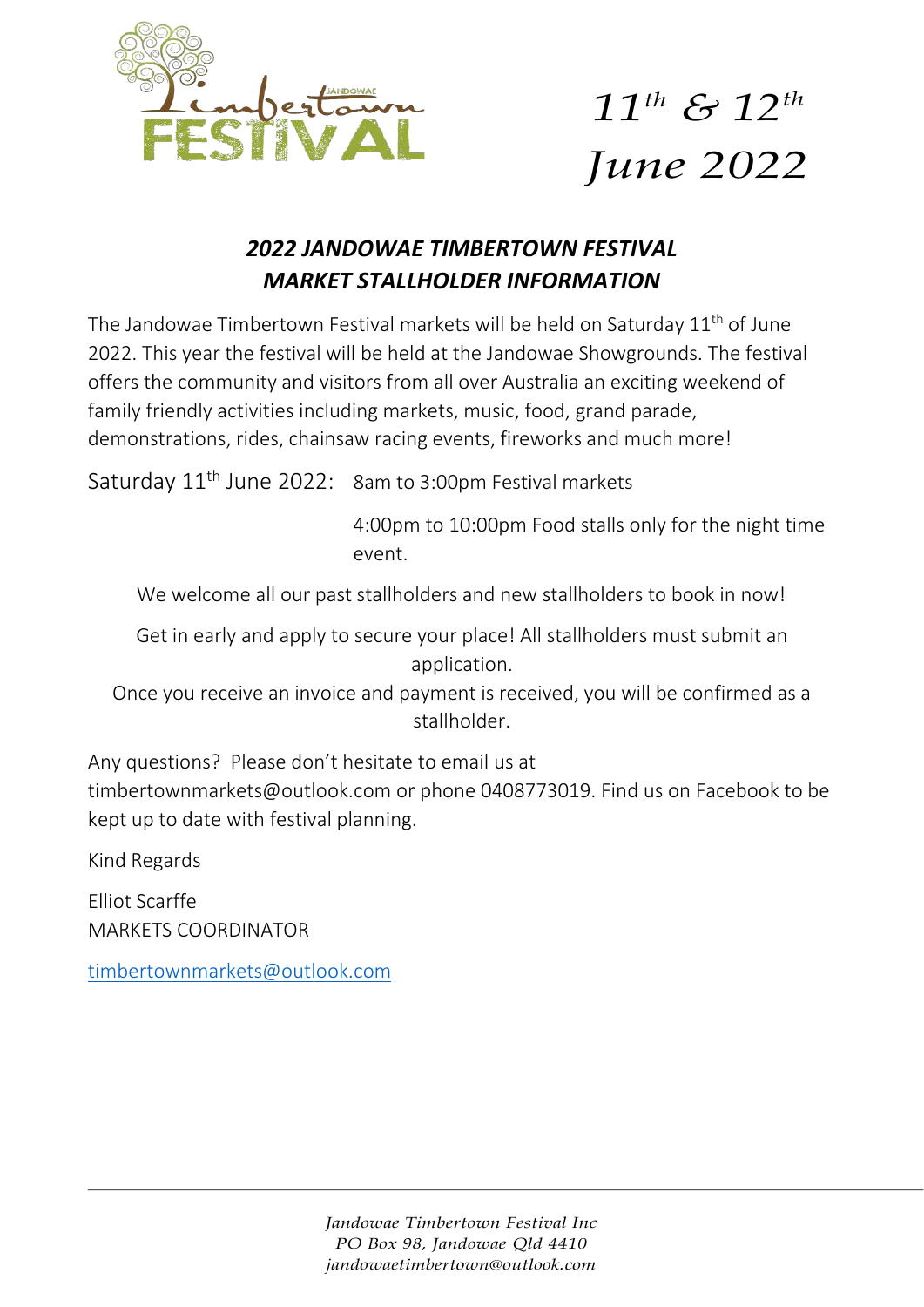

# *11th & 12th June 2022*

#### **TERMS & CONDITIONS 2022 FESTIVAL**

- Due to Queensland Government restrictions all attendees and vendors are to check in and be fully vaccinated against covid 19.
- Own shade/gazebo structure is required and stallholders are responsible to ensure any structures do not compromise public safety.
- Special requests for site locations cannot be granted as sites will allocated in order of **booking forms and site fee received**.
- This is a timber festival, therefore noise from chainsaws etc is possible throughout the weekend, although the Timbertown committee will endeavour to keep this to a minimum near stalls.
- Site numbers and detailed maps with site locations will be supplied several days before the festival to your designated email address.
- Stall sizes available are 4m long X 3m wide (standard), or 8m long X 3m wide (large). Please book multiple sites in these sizes if a special size is required.
- There will be space to park your car at the showgrounds.
- Stalls are not to exceed allocated width and must stay in line with other stalls, no blocking the view to other stalls.
- Powered sites are for food and entertainment only.
- All stallholders must have current public liability insurance and supply a 'Certificate of Currency' upon application.
- **Bookings are not guaranteed until you have been accepted and payment is made**. Refunds are available if your site is cancelled **Before 20th May 2022.**
- **Applications close Friday 20th of May 2022.**

#### **ACCOMMODATION AND CAMPING**

Camping is available at the Jandowae Showgrounds. Please phone the showgrounds volunteer committee on 0458 595 796 to book your powered or unpowered site. Get in early as sites are limited!

#### *Other accommodation available in Jandowae includes:*

Jandowae Accommodation Park (cabins and camp sites): Phone 4668 5071